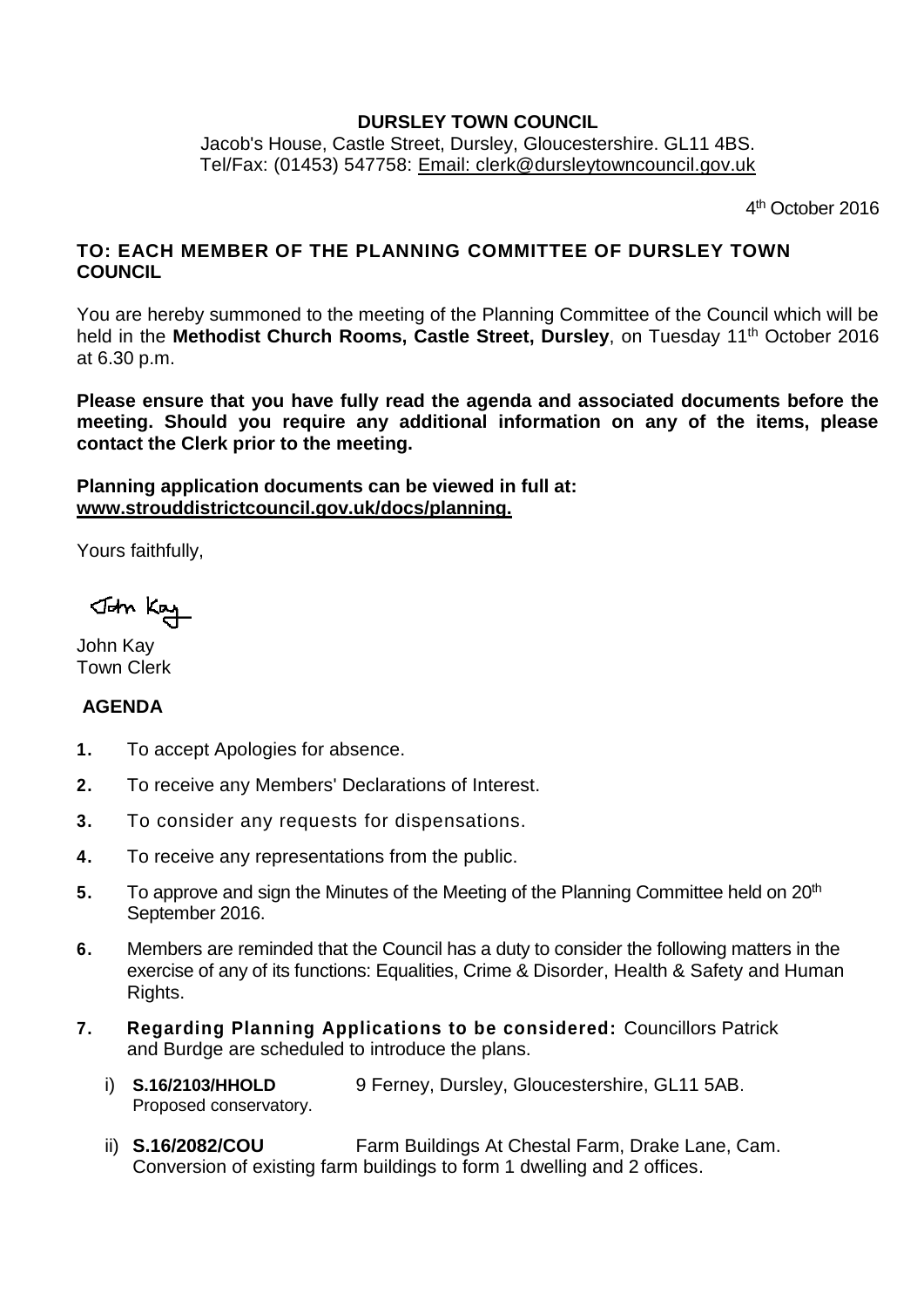- iii) **S.16/1999/HHOLD** 38 Kingshill Road, Dursley, Gloucestershire, GL11 4EQ External staircase.
- iv) **S.16/2128/FUL** 22 Union Street, Dursley, Gloucestershire, GL11 4JT Demolition of existing garage. Residential development and formation of new parking and turning areas. Resubmission S.16/1238/FUL. (Members: Plans to follow, not currently on SDC website)

## **8. Consideration of Licensing Applications:**

No applications received at the time of the agenda.

#### **9. Regarding Planning Matters in General:**

## i) **Notifications (incl. Discharge of conditions/certificates/permitted development):**

**S.16/2023/DISCON** 54A Woodmancote Dursley, Gloucestershire, GL11 4AQ Discharge of condition 3 - Planning Ref: S.16/1641/LBC

#### ii) **Notification of Planning Permissions:**

**S.16/1212/HHOLD** 5 The Knapp, Dursley, Gloucestershire**.**  Installation of Velux triple terrace to the rear of the roof (revised plans received 09/09/16).

**S.16/1884/TCA** Courtyard Health & Fitness Ltd, 12 Parsonage St, Dursley.

T1 Hazel - Raise low branches over parking to 4m from ground level. G1 Mixed Species - Cut back overhanging branches to boundary up to 2m above roof height. G2 Mixed Species - Raise low branches over gym to 2m above roof, 4m over side gym drive.

**S.14/1174/DISCON** Lister Petter, Long Street, Dursley. Discharge of condition 1 from planning permission S.13/2104/REM.

**S.16/1232/OUT** 18 Woodmancote, Dursley, Gloucestershire. Demolition of existing buildings and erection of ten dwellings

**S.16/1569/FUL** Land At The Rear Of 52A, Woodmancote, Dursley. Revised application for erection of dwelling (to include single storey timber clad extension and amendment to windows shape and position)

#### iii) **Notification of Planning Application withdrawn:**

No applications received at the time of the agenda